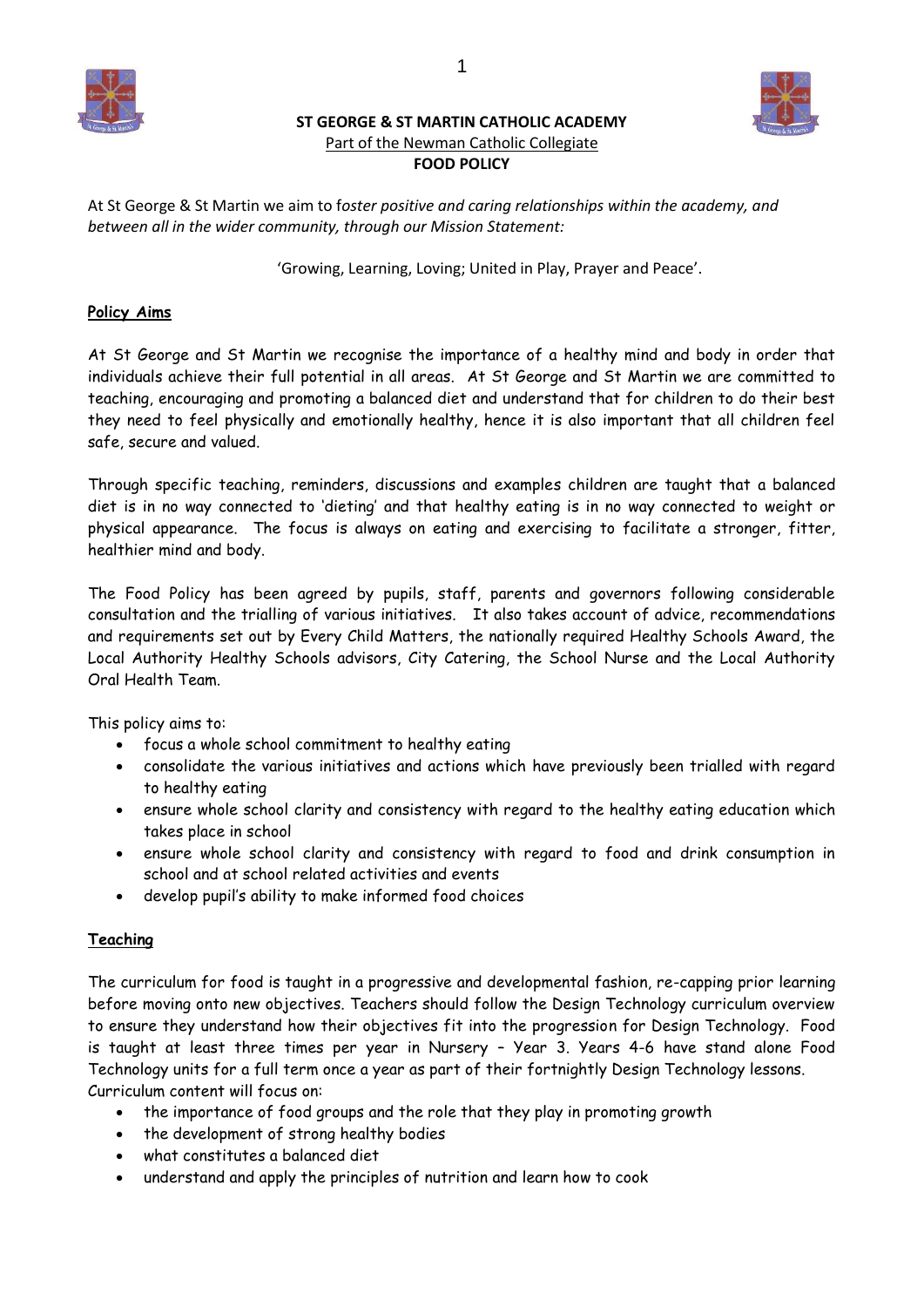- enable children to prepare and cook a variety of predominantly savoury dishes using a range of cooking techniques
- teach children about seasonality, and know where and how a variety of ingredients are grown, reared, caught and processed

#### **Break times**

At St George and St Martin we operate a healthy snack policy and therefore encourage all children to bring a healthy snack from home. In Key Stage One, free fruit is provided daily and in Key Stage Two, children are encouraged to bring fresh or dried fruit, buttered toast or cheese oatcakes from home. If a child brings in a snack that does not fit into our healthy snack policy, the child will be asked to put the snack away or leave with a teacher, to be collected at the end of the day.

## **Lunch times**

The school works with City Catering staff to ensure that school lunches offer the best quality and nutritional value possible. School lunches are planned, prepared and served in accordance with the Food in Schools guidance. The menus offer a balanced diet over the week; fried and confectionary products are limited and a range of healthy options are offered and promoted by the staff. Reward stickers are offered by City Catering and by the school to support this promotion. Children are encouraged to make choices which match the proportions set out in the Balance of Good Health wheel. Menus are sent home bi-annually to keep parents informed.

At St George and St Martin we promote lunch boxes which offer a balanced diet, containing food from all the food groups in the proportions recommended by the Food in Schools guidance. This means that, in principle, lunch boxes offer the same balance of food daily and weekly as school lunches. In the same way that City Catering staff and staff supervising during lunchtimes encourage children to try new foods and choose healthy options for the majority of the time, the school encourages children to include a range of foods in their lunch box, which matches the proportions of the balance of good health wheel. Children are encouraged, prompted and reminded to do this in a positive and supportive manner.

If a child brings lunch from home in a lunch box that is regularly deemed unhealthy by staff, the class teacher of that child is to be informed so that they can have a polite and supportive discussion with parents to remind them of our healthy food policy.

#### **Drinks**

At St George and St Martin we recognise and teach the importance of keeping the body and brain hydrated. In accordance with the guidance from the Oral Health team, children are encouraged to drink juice with meals only. Therefore, juice is only provided at lunchtimes for those children having school dinners and should only be consumed at lunchtimes for those who bring a packed lunch from home. At play times, children are able to drink milk or water; this is available from home or from the water coolers. At lunch times, children who bring a packed lunch bring their own drinks and can also access additional drinking water from the water coolers. Children who have a school meal are provided with a drink and may also access additional drinking water from the water coolers.